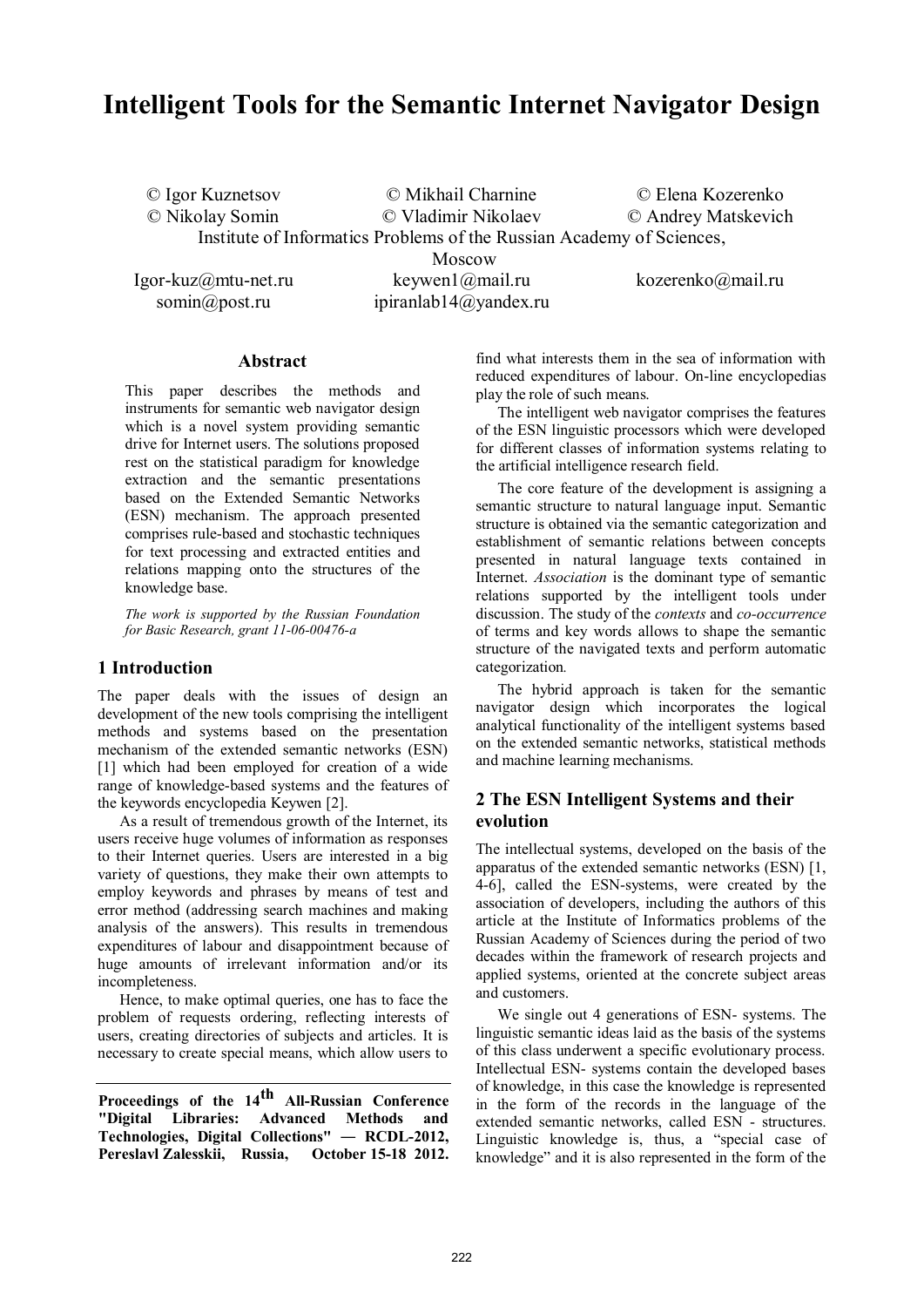records in the language of the extended semantic networks. Basic structural element of the ESN is the named N-ary predicate, called "fragment". The whole set of language objects are given in the form of predicate-argument structures, in this case the mechanisms for presentation of embedded structures are supported, which gives very powerful presentation mechanisms for describing the objects of different language levels.

The uniformity of language presentations is a very important factor. In the process of analysis and synthesis of natural language sentences the formal grammatical apparatus, similar to the dependency grammar, is used. With this approach the words and the constructions, which perform the role of predicates in the sentence, are the "support" elements, and the result of the analysis of a sentence must become one predicate, which corresponds to the predicate of the sentence (i.e. to basic verb in the tensed form or to another basic predicate expression) in question. Thus, in the process of analysis, in the first place, the processing is performed of the "action words" and the "relation words", i.e., of the verbs and other words, which have syntactic-semantic valences. An example of a "relation" word" the word "father", "friend", and the like, i.e., in this case a "relation" is a word which assigns strong clearly expressed syntactical-semantic expectations.

Semantic analysis in the engineering linguistic understanding is the process of translation of natural language expressions into "internal" structures of the knowledge base (KB) in our case these "internal" structures are the records in the ESN language. Thus, a KB structure is the code of sense in the intellectual information systems. The language engineering solutions were implemented in the systems with "complete" linguistic analysis, theses are the systems of the 1st and 2nd generations: DIES1, DIES2, Logos-D [1, 4] and the systems with "factographic" approach, i.e. the intelligent systems of analytical decisions support (ISADS) [6], where the goal of analysis is the extraction of entities and connections from the texts, these are the systems of the 3rd and 4th generations.

The ESN systems of the 4-th generation perform the tasks os semantic objects (named entities) extraction. The set of the objects to be extracted depends on the tasks of a user. At the same time the quality of a linguistic processor is to a considerable degree determined by the possibilities for this extraction. The basic types of information objects and connections, extracted by the ESN semantic processors are given below:

• persons (by family name, given name and patronymic - FNP) with their role features (criminal, victim);

• the verbal description of the persons, their distinctive signs:

- address, posting information attributes;
- $\cdot$  date(s) mentioned;
- weapon with its special features;

· telephone numbers, faxes, e-mails with their subsequent standardization;

• the means of transport with the indication of the vehicle type, its state number, color and other attributes;

- · passport data and other documents with their attributes:
- explosives and narcotic substances;
- organizations, positions;

• quantitative characteristics (how many persons or other objects participated in an event);

• the numbers of accounts, sums of money with the indication of the currency type:

• terrorist groups and organizations;

• participants of terrorist groups with the indication of their roles (leader, head of, etc.);

• the armed forces, assigned for antiterrorist combat (Military .Force);

• event (criminal, terrorist, biographical, and so on) with the indication of the information objects participation in them:

• time and the place of events:

• the connection between different types of information objects (with whom a person works in an organization, or lives at the same address, in what events participated together with other objects, etc.). For extracting objects all versions of an object name including the brief form possible in the text were considered. Standard objects (names, dates, addresses, the forms of weapon and others) are reduced to one (standard) form.

The identification of objects is performed taking into account brief designations (for example, separate surnames, patronymics, initials), anaphoric references (indicative and personal pronouns, for example, "this person", "it...") definitions and explanations (for example, "the mayor of Moscow Sobianin" is identified with the subsequent words "mayor", "Sobianin").

For the extraction of events and connections the analysis of verbal forms, participial and adverbial constructions is carried out. An important task is the identification of objects in the entire text, the use for these purposes of indicative pronouns, brief names, anaphoric references.

Taking into account the difficulties and in accordance with the tasks the linguistic processor Semantix was developed, which achieves normalization of words, their grouping with the formation of units, the identification of objects and the establishment of connections. As a result for each NL document a semantic network called the meaningful document portrait was constructed automatically. The latter are the knowledge structures of the knowledge base which serve the basis for implementing different forms of semantic search : the search by features and connections, the search for the objects connected at different levels, the search for similar figurants and incidents, the search by distinctive signs (with the use of ontologies).

The extraction of connections is not only the deep analysis of verbal and other forms. Many connections are given on default. For example, in the summaries of incidents, as a rule, figurants names are followed by their data without the indication of their belonging and with the additional text insertions. For that the directed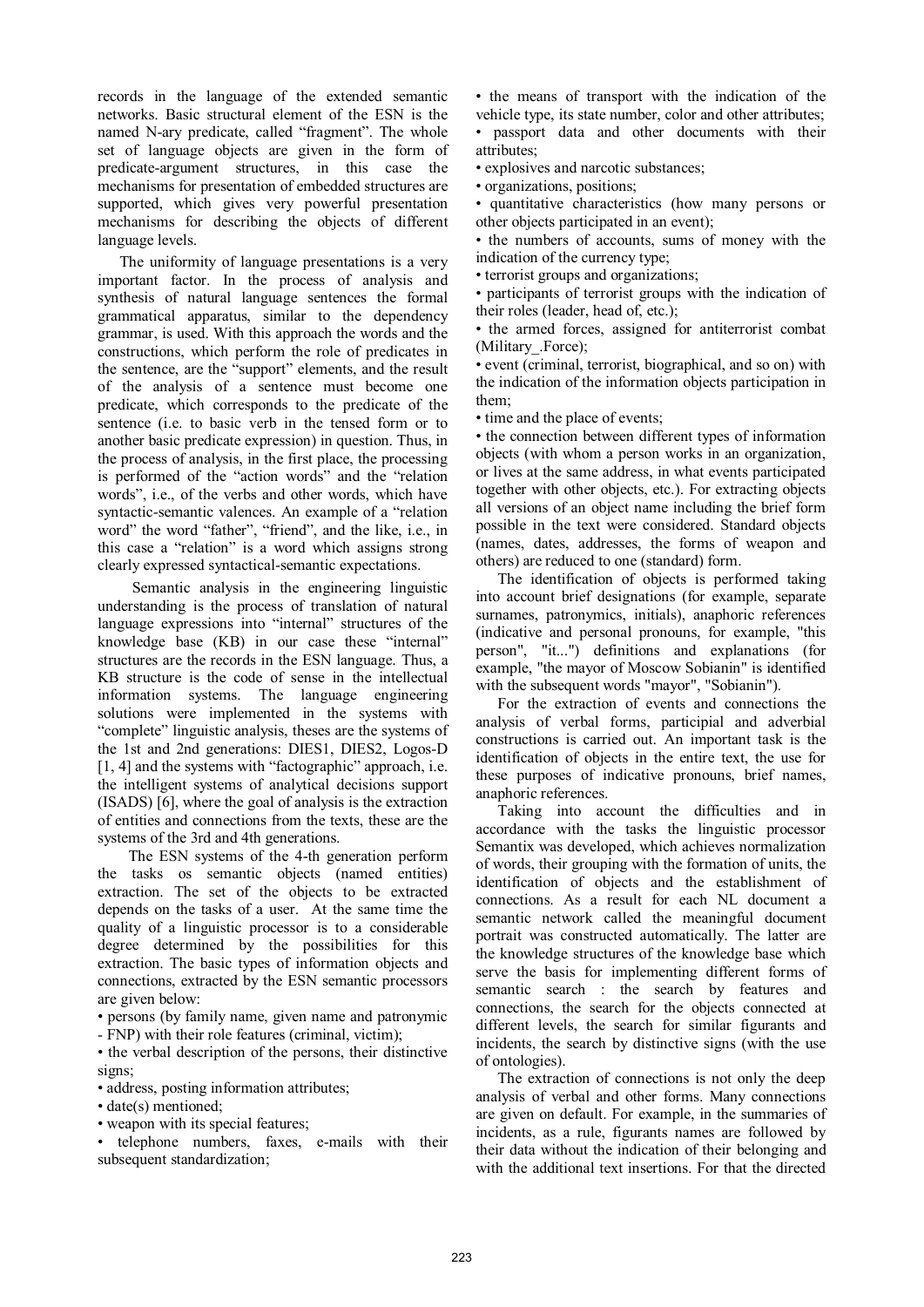search for the connected objects, i.e., the restoration of connections, default data is organized in the processor Semantix.

Special processes are organized in order to connect persons with their place of stay or place of work, vehicles which belong to them, and so forth. For example, the analysis of the summaries of incidents is performed as follows. For a number of objects (address, telephone, date of birth, etc.) a virtual connection with other objects (names, organizations), is built thus yet unidentified. Then, at the same level of processing their search is performed with the aid of the special rules for identification. In these rules the direction of search, the permissible quantity of steps, and also the signs of words and punctuation marks, where the process of search ends are indicated. In this case special filters are required, in order not to take and not to connect an alien object.

This approach showed sufficiently good results in the system Criminal [11]. The special features of natural language are considered where the same actions are identified with the aid of the verbs, verbal nouns and participial constructions. Presented in ESN they are reduced to one form, i.e. a complex object. Moreover, forms with verbal nouns can be the components of verbal forms. On analogy, in ESN some objects can be the components of others. The reason- consequence and temporary dependences between actions, events, etc. are represented which reflect the logical connection of sentences, assigned explicitly, with the aid of the words "therefore", "then", etc. The quality of a linguistic processor is determined by a number of factors. First, the possibility for isolation of objects and connections. These are the types of objects being isolated, their quantity. The Semantix processor identifies up to 40 types of objects, including very complex ones, which correspond to actions and events. With an increase in the quantity appear the additional difficulties, connected with collisions of the extraction rules of: some rules can seize the words, which relate to other objects and those extracted by other rules.

It becomes important to consider the order of the application of rules, including of the rules of identification. In the second place, an important factor is the selectivity of rules and procedures of the identification: the factor of the noise and losses. By noise we mean the presence of excessive words in the objects. Losses are the situations when an object is not revealed or revealed partially: in the text there are the words, which did not enter into the object. In the Semantix processor the rules are arranged in such a way that they ensure the high degree of selectivity and the minimization of noise and losses with the large number of the objects being selected.

### **3 Conceptual linguistic simulation**

Conceptual linguistic simulation (CLS) is the process of constructing a natural language model of a subject area (SA) (Fig.1), that synthesizes in itself the approaches of conceptual and linguistic simulation [4-6].



Figure 1 *The flowchart of conceptual linguistic modeling* 

 Construction of the conceptual linguistic model of a certain subject area is subdivided into the following stages: - construction of the conceptual model proper, i.e., the ramification of fundamental notions, their organization in kind-type trees and the determination of the connections between them; - the development of the ideographic dictionary for the subject area, i.e., the lexical population of the conceptual model; - the introduction of the base rules, which describe "the model of the world" in the natural language relevant for the subject area.

The procedure of conceptual-linguistic simulation on the basis of the ESN apparatus is based on the following principles:

• the model must be "open", i.e., support the effective mechanism of expansion and information update;

• the model of the "sense" presentation should consider the facts of extra-linguistic reality, which in the form of rules and relations compose a certain basic "world model" and the concrete models of subject areas;

• the model should be practical, i.e., not overloaded by the detailed descriptions of connections and relations between the concepts in order to ensure the possibility of its realization, but at the same time, it should reflect the relevant information for specific objectives.

A realistic approach to the formulation of the problem dictates the need of limitation to a domainoriented subset of a natural language. The essence of limitations consists in the following: - first, analyzed text materials contain expert knowledge from particular subject areas (we developed the systems for the subject areas for the diagnostics of the microcircuits production failures, forecast in the social sphere, criminology, and others); - in the second place, for the purposes of the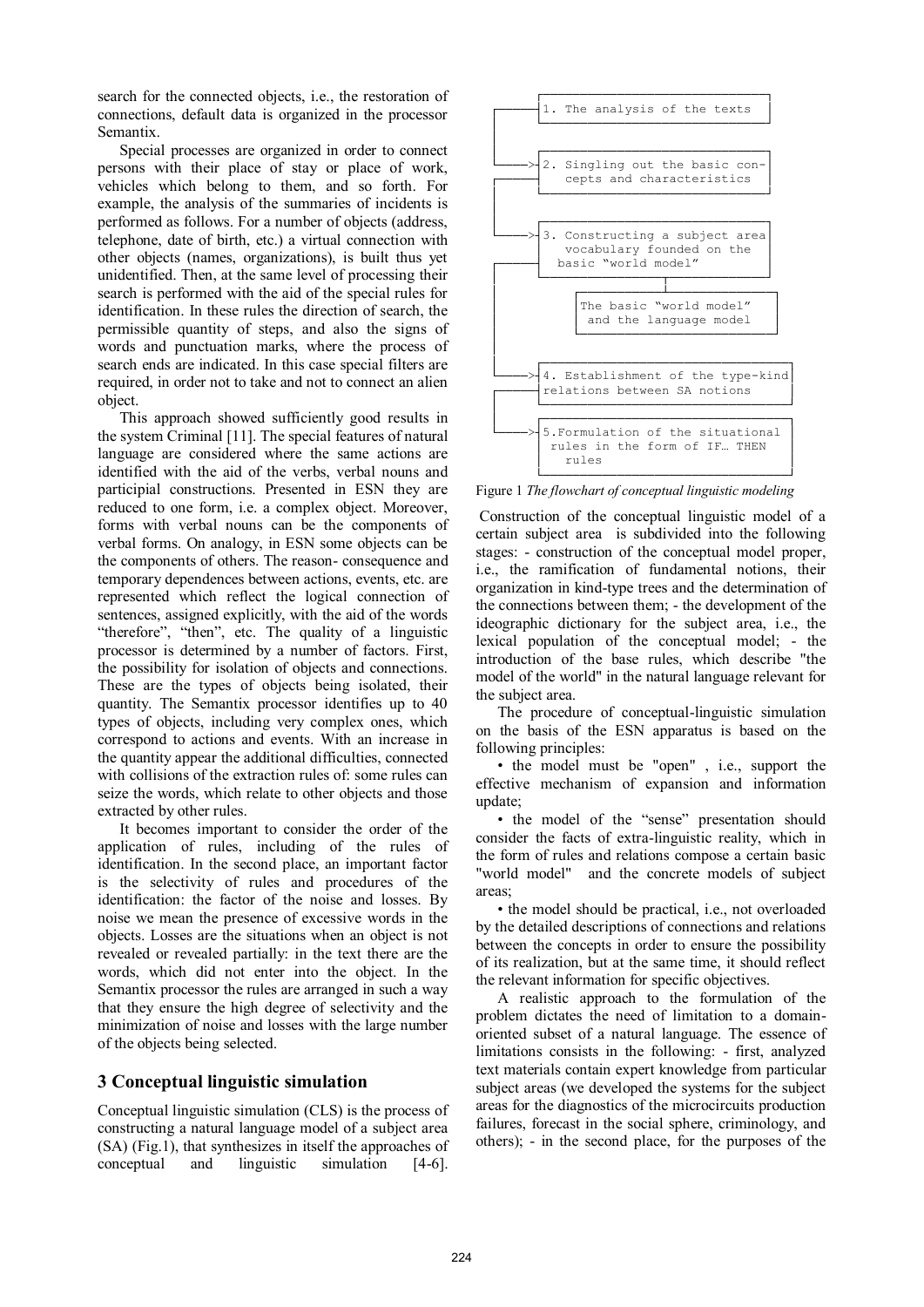#### {(BbIPAGATbIBA895 )(DICSEM) COORD(PROGNOZ1,RUS,BЫPAБAТЫВА895 .S5 0\_31\_51\_20,%) SUB(UNIV,0+) SUB(UNIV,1+)

 $SUB(UNIV, 2+)$ ВЫРАБАТЫВ $(0, 1, 2, 3+)$  INFI(3-) ПРИДЕТСЯ(3-)

ПРИДЕТСЯ $(3-/4+)$  FUT1 $(4-)$  SUB(СРЕД, $5+)$ 

#### Figure 2 *An example of the presentation of the verb*   $S$ robatyvat' - "to manufacture" *in the semantic dictionary*.

maximally possible elimination of ambiguity, dictionary is built according to the modular principle: there is a certain most general common part (1-2 levels) completed by special dictionaries for each particular subject area.

The proposed model of lexical semantics is based on the principle of the "nuclear" value realized in the context of this subject area with the subsequent inductive supplementation of other meanings (if they are actualized in the contexts in question). The taxonomy is also used which is realized in the form of the hierarchical trees of the word classes. The general "world model" of the system serves as the basis for the subject area models.

The classes of words, are subdivided into concept/names, relations, actions, properties, characteristics of actions, time and place locatives. The most general notion is "concept", or universal class, which is subdivided into object, the situation, process and others. The words which relate to the classes of actions and relations, are represented as the semanticsyntactic frames, which determine the predicateargument structures (government model).

However, in the described approach (let us name it the ESN-approach) the range of argument values is substantially extended. This extension consists in the fact that in the role of arguments there can appear simple objects corresponding to the individual words, structural objects which present word combinations, phrases and clauses, and concept of "case" includes not only semantic, but also syntactic aspects. The approach, based on ESN allows to reflect the arbitrary level of the structures embedding it makes it possible to reflect the structural nature of lexical semantics, which in this model has a hierarchical network structure.

Linguistic knowledge is represented in the system dictionary and the declarative modules of linguistic processor. In the ESN systems the function of dynamically formed semantic dictionary which is expanded automatically by the system in the course of concrete texts processing is also realized on the basis of initial linguistic information.

In Fig. 2 the "internal" description of the verb in the semantic dictionary is represented. This dictionary is automatically generated by the ESN-systems DIES2, LOGOS-D, IKS in the course of natural language texts processing.

## **4 General Considerations for Encyclopedia Design**

Encyclopedias traditionally played an important part in

the study of new material. However, their creation in electronic type – is a huge work which requires not simply to enter the adequate material into computer, but also and its additional ordering: creation of subject directories for allocation of main classes and subclasses, definition of main notions, building of hyper-references for communication of entries (articles) of encyclopedia between themselves, but also of references to primary sources. What should be also considered is the dynamism of circulating in Internet information: emergence of new information sources, which should be taken into account in encyclopedias.

In Fig. 2 the "internal" description of the verb in the semantic dictionary is represented. This dictionary is automatically generated by the ESN-systems DIES2, LOGOS-D, IKS in the course of natural language texts processing.

At present the majority of large electronic encyclopedias operating on-line have been created on the basis of printed materials of universal encyclopedias: *Big Soviet Encyclopedia*, *Britannica*, *Big Brockhaus*, *Big Larousse* and others. Creation of such encyclopedias requires considerable human labour.

The above said leads us to the conclusion that the global problem in the present situation is the development of methods and program means for automation of the most labor-consuming stages of formation of on-line Internet encyclopedias.

Such formation requires elements of intellectual activity: for making the choice of the subject for description, formation of articles (entries), their names, search for definitions, etc. Development of concepts of on-line encyclopedia results in reference systems of a more general plan, providing collection of information and systematized knowledge representation about different objects which are of interest to the user: about politicians, persons of science, of culture; - about organizations, companies; - about events (for example, strikes, their reasons, place and time); - about goods and objects of a particular class (for example, fuel, mining, region) and others. While building such systems, many common problems appear, that are also vital for on-line encyclopedia.

The only difference is that instead of articles and their names there would be other objects.

At present the decision of the discussed problems becomes real because there have been designed and developed many systems and facilities in the areas, connected with creating different classes of intelligent systems, language processors, knowledge bases, statistical processing of language components [1-14].

The given work is based on the experience of creation of the on-line encyclopedia and is devoted to the principal directions of decision methods development for the mentioned problem.

## **5 Special Features of Automation**

In general, the problem looks like this. The input comprises a stream of documents from Internet (all relating to a determined application domain). The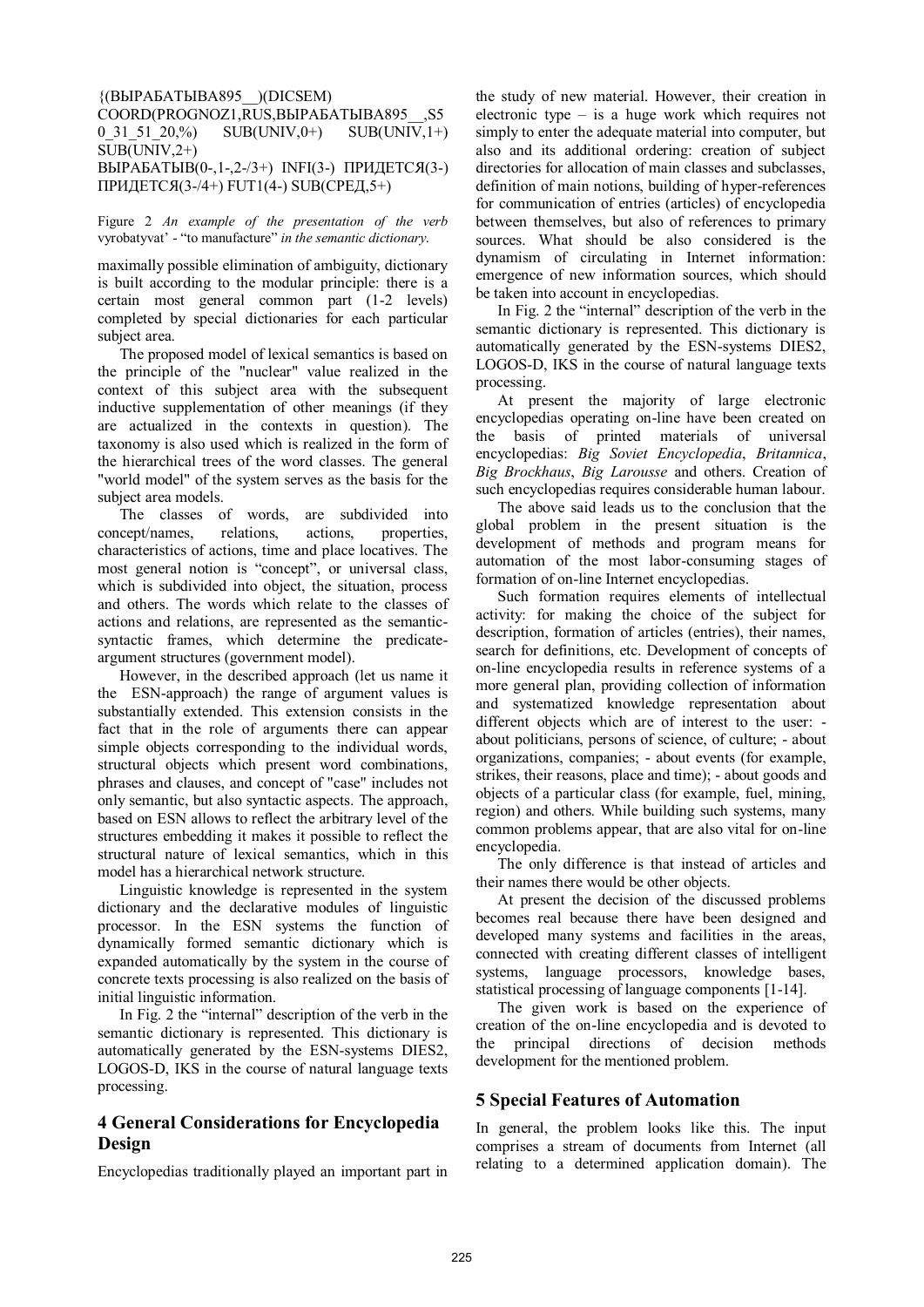output is an electronic encyclopedia consisting of brief articles with names, with hyper-references between articles (if the names of other articles are encountered in the text) and with hyper-references to primary sources the documents from Internet.

In addition an electronic encyclopedia should include the main menu, article sections, various classifiers and the internal search system, providing quick access to concrete subjects making application domain. Certainly, to automate all this processes is not possible.

Formation of the main menu, subjects and query facilities is done manually. Computer can help with selection of material of articles and the choice of their meaningful components.

Two stages are distinguished: training and operation. The grade level, when training sample is given to the system (documents from Internet) with indicated articles which the system should select.

For example, types of diseases can be, symptoms, texts of description, falling into, say, preventive maintenance of diseases and of others. The system should develop decision rules providing allocation of these articles at the stage of operation on other documents.

Such rules are founded on statistical treatment with discovery of keywords and standard contexts (meaningful components), providing selection of articles.

Grade level allows to partly or completely automate the activity of a developer in discovery of the data, necessary for system operation. Discovery of keywords and of contexts requires the use of morphological and semantic blocks of analysis of natural language (NL).

The first block converts word forms

e.g. TABLE, of TABLE, to TABLE

into the uniform type (TABLE) and is particularly important for languages, where words have the a system of cases and other morphological information as, for example, the Russian language.

Without such transformation the search in documents for the same components becomes extremely difficult.

The second block selects word-combinations (they can also be with names of articles) and verbal forms, that determine context in most cases.

Both these blocks of the language processor implementing the analysis of natural language sentences plays an important part in the system.

In creation of on-line encyclopedia important are the following factors: the quality of a created encyclopedia (it is determined by the vicinity to the existing encyclopedia); the difficulty of the preparatory stage including creation and input of basic materials (dictionaries, catalogues and others.) necessary for system operation; also development of a system teaching to discovery of articles is a very difficult programming task.

Simplification of the second and the third factors can dramatically decrease the quality. At the same time, an "over-complication" of the task should be avoided.

We follow the scheme when the development is

conducted in stages: first a simple system is developed with subsequent enforcement of its features.

# **6 Semantic Navigator: Encyclopedia of Keywords**

In 2002 the first version of the on-line encyclopedia [2] was released by Michael M. Charnine, having received the name *Encyclopedia of keywords* largely basing on the methods described above. The Encyclopedia functions on the web-site: *www.keywen.com*. It constantly grows and at present contains more than 250000 articles on different subjects in different languages. The majority of the articles are English, but there are also more than 3800 German and 1300 Italian articles. The Encyclopedia of keywords is universally recognized in Internet. Daily several thousand people have free use of its information.

Each article of Encyclopedia consists of key sentences (of phrases). Each of them contains one or several key words. Such phrases are found in Internet with a special semantic navigating program, that is named Keywen Encyclopedia Bot.

At present Encyclopedia contains more than 5 million key-phrases. The major part of the articles of Encyclopedia begin with the section, in which the definitions of terms, included into the article title are given. This allows to understand quickly what the article is about. If a more profound study of the given subject is required, it is possible to use the references to Internet sites. Each phrase is supplied with such reference in Encyclopedia. Each clause of Encyclopedia contains a list of the most important keywords. For each keyword in an article there is a section in which examples of phrases, containing this keyword are given.

The knowledge of keywords is necessary for automatic development of exact requests to search machines. For example, for the article Knowledge Discovery a typical structure in the paragraph DEFINITIONS is given: " Knowledge discovery is the extraction of implicit, previously unknown and potentially useful knowledge from data". An article contains references to more specialized articles: Business and Companies, Magazines and, Organizations, Text Mining, Tools. An article contains keywords (with examples of phrases) KNOWLEDGE DISCOVERY, DATA MINING, INTERNATIONAL CONFERENCE, KDD and others. Encyclopedia (Keywen. com) that contains internal search machine allows to quickly find all key-phrases and appropriate clauses, containing this or that key word. As a result for any keyword it is possible to quickly find application domain corresponding to it. At the beginning of 2004 a version was created of electronic encyclopedia of the Open Project type entitled "Encyclopedia of key phrases". In the framework of this project each user of Internet can bring some contribution into the development of Encyclopedia. The facilities to move sections of any article according to their value and also enter new phrases in Encyclopedia are given to each user.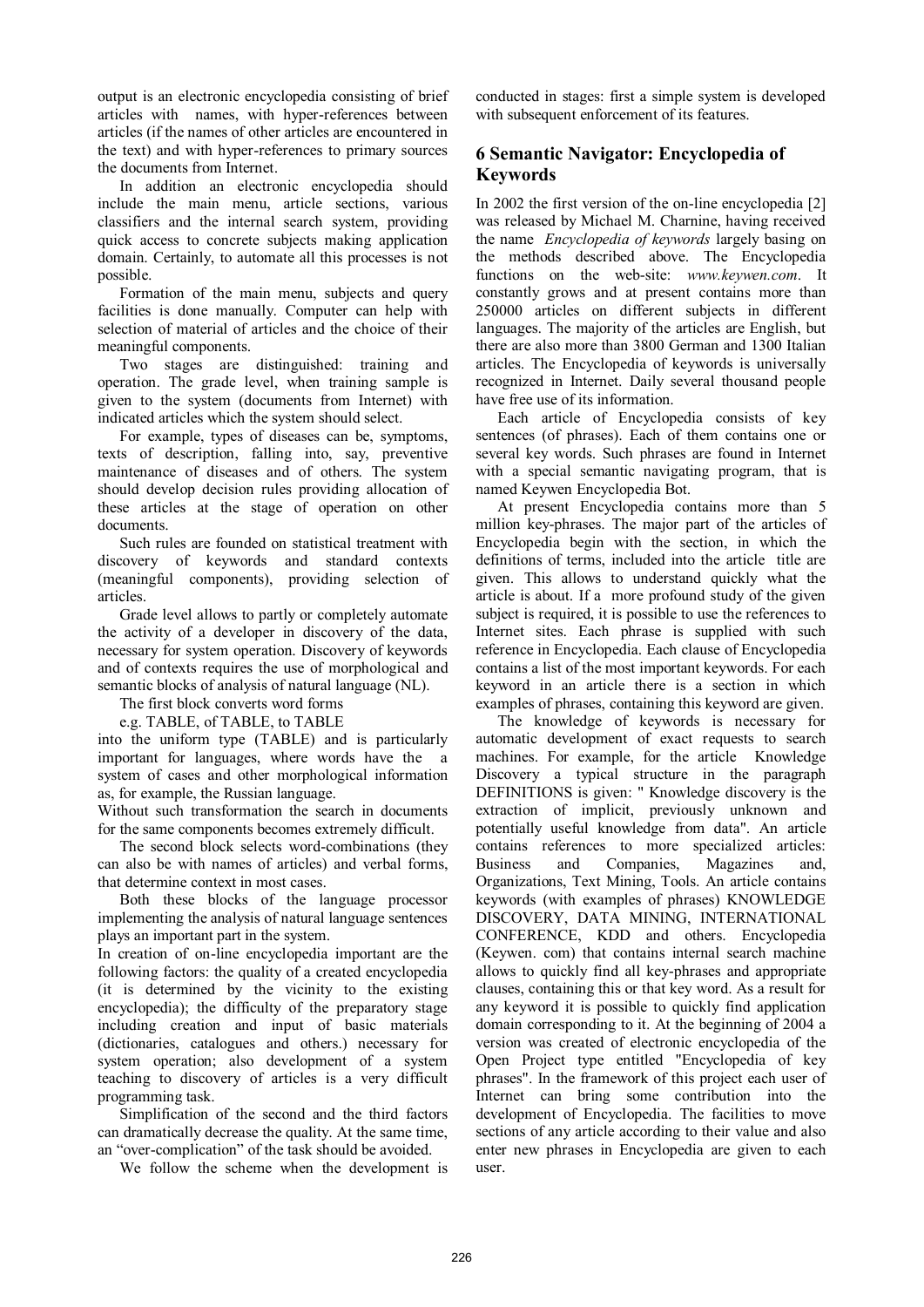For Keywen development a constantly growing multilingual texts corpora automatically extracted from Internet is used. For each subject domain and for every supported language a particular text corpus is formed. The text corpora are analysed by the linguistic processor.

Keywen NLP pipeline includes:

a text tokenization module,

a part-of-speech tagging system,

a sentence boundary detection tool,

a collocation identification module,

a named entity recognizer,

a word sense disambiguation system,

a full-syntactic parser.

 Extraction of term candidates from domainoriented texts supports Automatic Term Recognition resulting in Multilingual terminology

 Reordering the list of extracted candidates is based on the term/keywords candidate relevance ranking.

 Extraction of key phrases and definitions provides Automatic summarization of domain-oriented texts using TF/DF measure

 Extraction of key phrases and definitions creates Knowledge-Rich Contexts, automated pattern acquisition is used for the identification of semantic relations: associations and family trees which serve the basis for semantic parser. There are a number of useful advantages of the Keywen apparatus, including, but not limited to: the ability to build large scale humanreadable and semantic-oriented hierarchy of categories; the ability to generate dynamical and flexible hierarchical categories; the ability to accept contributions of users with different qualification for improving hierarchical categories; the ability to accept user's minimal contributions (as little as one click); the ability to have multiple ways to categories in the polyhierarchy and at the same time to have hierarchical/directory paths of the categories.

The Keywen apparatus produces a "concrete" substantially repeatable result. It generates hierarchical categories that are substantially repeatable. If users were to perform the claimed steps on multiple different occasions using the same inputs (e.g., the same collection of related terms, the same communication with input/output module), the users would achieve the same result on each occasion. The functionality of the technique has been mathematically proven, the present apparatus for generating hierarchical categories do not use any empiric, heuristic, or fuzzy considerations.

 The following two basic category systems are currently most popular:

- Hierarchical, as in directories (easier for understanding, planning and processing);

- Multi-hierarchical, as in Wiki-encyclopedias (more natural, flexible and easy to maintain).

The category structure of Keywen is the product of these two systems: it has advantages of both and opens greater possibilities than either. Both the structure of web-directories and structure of Wiki-encyclopedias may be viewed as an isolated case of Keywen Category Structure. The category structure of Keywen is more

precise, logically correct, flexible and dynamic. It is convenient for effective navigation and fast understanding, helps:

- to see the BIG PICTURE,

- to divide knowledge into parts and select the most important parts,

- to create effective plans for learning and knowledge processing.

Hierarchy is a form of organizational structure in which each unit has one and only one "parent" unit, except the "top" unit, which has none.

A Polyhierarchy (multi-hierarchy) is like a hierarchy, but nodes can have multiple parents. In mathematical terms, polyhierarchy is represented by a directed acyclic graph, or a partially ordered set. In terms of object-oriented methodology, it can be viewed as class hierarchy with multiple inheritance.

Directory structure is a particular case of hierarchical structure (that is more general concept). For example, UNIX and DOS have a hierarchical directory structure that allows files to be organized by categories. The main difference between hierarchical and directory structure is different naming convention for categories.

The category names in directory structure can be full or short (local). The full category names in a directory usually are equal to their paths from Top category. A directory contained inside another directory is called a subdirectory of that directory. Subdirectories are specified by concatenating the subdirectory short name to the name of the directory above it in the hierarchy. Together, the directories form a hierarchy, or tree structure.

Keywen Category Structure is a polyhierarchy (multi-hierarchy) that contains one preferred (primary) hierarchy (tree) which contains all nodes.

The following new technologies are employed in Keywen:

- One-click Keywen technology and electronic Voting System,

- Keywen search engine with large queries,

- Keywen Writing Service.

These technologies can accelerate the encyclopedia growth and can make a writer's work most effective.

### **7 Prospects for the development of Semantic-Focused Systems**

The development trends "Encyclopedias of keywords" and "Encyclopedias of key phrases" are determined as follows:

- constant increase of the encyclopedia articles number in different European languages, including Russian, inter-referenced between the relevant articles in different languages;

- the speed of updating of Encyclopedia will be increased; old articles will be kept in the archive of Encyclopedia, but fresh articles will occupy their place with references to the new phrases and new articles from Internet;

- the Rating of articles self-descriptiveness will be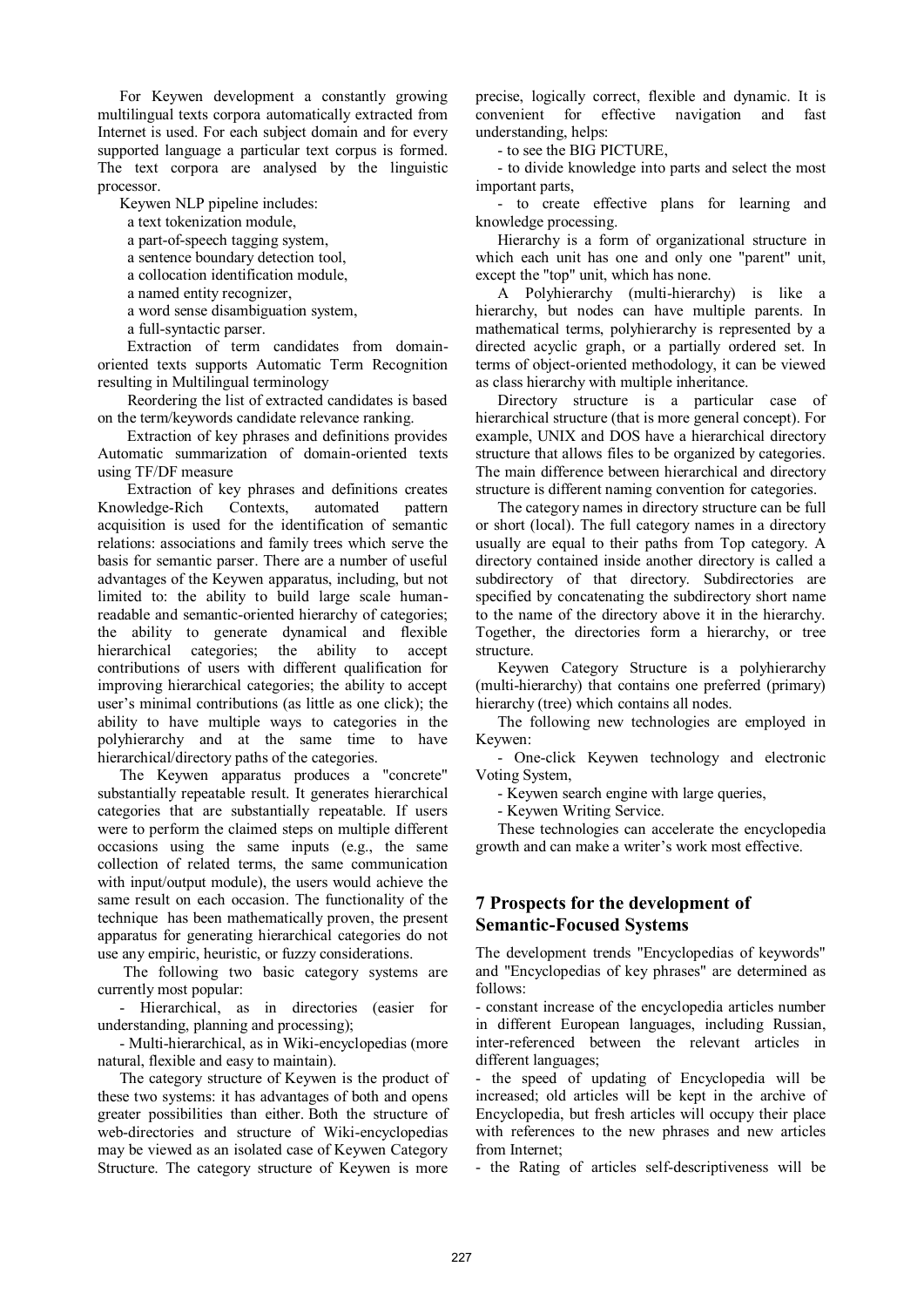constructed; for this it is necessary to analyze several million references contained in Keywen.com: those containing more key phrases to a given issue, should get high position in the rating.

Further stages of development are connected with the use of language processor.

 Stage 1. The system for English and Russian morphological analysis - for transformation of words into normal form. Simplistic analysis of sentences for discovery of definitions on keywords.

Stage 2. The component for analysis of sentences with selection of often met relevant word-combinations.

Stage 3. Means for establishment of relations between relevant objects that form the clauses.

Stage 4. Extension of the notion "meaningful components".

Not only words and word-combinations are allowed, but also objects described in documents: people, addresses, organizations, etc.

Stage 5.Incorporation of the XML-based semantic presentations into the semantic navigator. In the XML file a meaningful portrait of a document (the semantic network structure) is represented comprising all objects and connections, revealed by the Semantix text processor. In connection with this the organization of XML files has the definite scientific value as the means for presentation of the semantic structure of sentences and texts. The transformation of the semantic network into the XML file is ensured with the aid of the reverse linguistic processor. In this case the fragments which present objects, relations, actions and sentences in the semantic network structure are mapped onto the appropriate components of the XML file which will also contain objects, relations, actions and sentences.

The basic task of the LP use consists in operation as a separate module within the framework of the integrated systems of information collection and processing. The exchange is conducted through XML files [14]. For that end a reverse LP was developed, which constructs XML files on the basis of meaningful portraits.

Thus, the input for the linguistic processor (LP) is a natural language text, and the output is an XML- file, where all chosen objects and connections with the indication of sources are represented. This LP named Semantix is provided in the form of an SDK- module. It works under WINDOWS, but it can be recompiled for the work under LINUX.

The Semantix Processor is an independent module and it can be used without the mentioned systems for the standard tasks of analytical services. There are means of tuning to the objects of other types - due to the linguistic knowledge or the dictionaries.

Let us give some explanations. Each object has the following structure:

<OBJECT ID="7" TYPE="Organization">

<ARG CONST="Headquarters />

<ARG CONST="Residence" />

 <SOURCE> Headquarters residence of the opposing group</SOURCE>

</OBJECT>

where  $ID="7" - is an identification of an object, the$ TYPE="Organization" is its type. The text component corresponding to the object is also given. Objects relations and their participation in the actions are given through the REF=... references. For example, with the help of the following construction

<ACTION ID="15" TYPE="Blow">

 $<$ ARG CONST="At"  $>$ 

<ARG REF="7" />

</ACTION>

where the sentence "one of the blows struck the headquarters of the oppositional group" is represented. For each object or action the reference to the sentence is given. The Semantix processor uses sufficiently universal constructions of XML- file: one object (through the reference) can include another object. Properties are given as arguments. If necessary the type of attribute is indicated.

For example, in the statement

<ATTR TYPE="YEAR" VALUE="2003"/>

the year is indicated, etc. An XML file has a complete set of information items necessary for the use in different integrated systems.

An example of XML file is given in Figure 3.

|                                                                                                                                                                                                                                                                                                                                                                                                                                                                                                                                                                                                                                                                                                                                                                                                                                                                                                                                                                                                                                                                                                                                      | Демонстрация работы семантического процессора - SynGys Semantix SDK                                                                                                                                                                                                                                                                                                                                                                                                                                                                                                                                                                                                                                                                                                                                                                                                                                                                          |                                   |
|--------------------------------------------------------------------------------------------------------------------------------------------------------------------------------------------------------------------------------------------------------------------------------------------------------------------------------------------------------------------------------------------------------------------------------------------------------------------------------------------------------------------------------------------------------------------------------------------------------------------------------------------------------------------------------------------------------------------------------------------------------------------------------------------------------------------------------------------------------------------------------------------------------------------------------------------------------------------------------------------------------------------------------------------------------------------------------------------------------------------------------------|----------------------------------------------------------------------------------------------------------------------------------------------------------------------------------------------------------------------------------------------------------------------------------------------------------------------------------------------------------------------------------------------------------------------------------------------------------------------------------------------------------------------------------------------------------------------------------------------------------------------------------------------------------------------------------------------------------------------------------------------------------------------------------------------------------------------------------------------------------------------------------------------------------------------------------------------|-----------------------------------|
| Октемный сервис<br>Демонстрация                                                                                                                                                                                                                                                                                                                                                                                                                                                                                                                                                                                                                                                                                                                                                                                                                                                                                                                                                                                                                                                                                                      |                                                                                                                                                                                                                                                                                                                                                                                                                                                                                                                                                                                                                                                                                                                                                                                                                                                                                                                                              |                                   |
| 闃                                                                                                                                                                                                                                                                                                                                                                                                                                                                                                                                                                                                                                                                                                                                                                                                                                                                                                                                                                                                                                                                                                                                    | ШПредметная область Док-ты СМИ на английском                                                                                                                                                                                                                                                                                                                                                                                                                                                                                                                                                                                                                                                                                                                                                                                                                                                                                                 | О программе<br>$\vert \vee \vert$ |
| Загрузить документ<br>Построить<br>из текстового файла семантическио сеть                                                                                                                                                                                                                                                                                                                                                                                                                                                                                                                                                                                                                                                                                                                                                                                                                                                                                                                                                                                                                                                            | «Все предметные области (настройки процессора)                                                                                                                                                                                                                                                                                                                                                                                                                                                                                                                                                                                                                                                                                                                                                                                                                                                                                               | @Информация о процессоре          |
| Обработка одного документа                                                                                                                                                                                                                                                                                                                                                                                                                                                                                                                                                                                                                                                                                                                                                                                                                                                                                                                                                                                                                                                                                                           | Настройка                                                                                                                                                                                                                                                                                                                                                                                                                                                                                                                                                                                                                                                                                                                                                                                                                                                                                                                                    | Информация                        |
| Dog iment text.                                                                                                                                                                                                                                                                                                                                                                                                                                                                                                                                                                                                                                                                                                                                                                                                                                                                                                                                                                                                                                                                                                                      | Semantics objects   Semantics Net as Graph   Semantics Net as XML<br>$\begin{array}{c c c c c} \hline \multicolumn{3}{c }{\textbf{A}} & \multicolumn{3}{c }{\textbf{B}} \\ \hline \multicolumn{3}{c }{\textbf{A}} & \multicolumn{3}{c }{\textbf{B}} \\ \hline \multicolumn{3}{c }{\textbf{A}} & \multicolumn{3}{c }{\textbf{A}} \\ \hline \multicolumn{3}{c }{\textbf{A}} & \multicolumn{3}{c }{\textbf{A}} \\ \hline \multicolumn{3}{c }{\textbf{A}} & \multicolumn{3}{c }{\textbf{A}} \\ \hline \multicolumn{3}{c }{\textbf{A}} &$                                                                                                                                                                                                                                                                                                                                                                                                         |                                   |
| 18:37 14:81 2003 The hiding place with<br>emmunition is found out in Tsumedinsky<br>region of Degesten<br>The hiding place with ammunition is found out<br>by militia in Tsumadinsky region of Dagestan.<br>said the press-service of the republican<br>Ministry of Internal Affairs to "Novosti" news<br>agency. Five various pomegranate with fuses<br>and trotyl block of 200 grams weight were<br>withdrawn by militiamen in ruins of a former<br>staff of the illegal armed formations in<br>settlement Khyani-Kunda<br>The attack of Basaev's Chechen bands and<br>mercenaries of international terrorist Khattab<br>on August 2, 1999 was committed at this high-<br>mountainous area of Dagestan for the first<br>time. Then insurgents went into frontier with<br>Chechen Republic regions - Botikssky and<br>Novoloksky, in places of operations for past<br>weers a lot of the weapon and ammunition<br>were found out and withdrawn. Clearing of<br>marks of war proceeds, the chief of the press-<br>service of the Ministry of Internal Affairs of<br>Degesten the colonel of militie Abdulmenep<br>Missourine accured | $-$ <object id="5" type="WEAPON"><br/><arg text="TROTYL"></arg><br/><arg <math="" text="BLOCK">/<br/><math>&lt;</math>ARG TEXT="OF" /&gt;<br/><arg text="200"></arg><br/><arg text="GRAM"></arg><br/><source/>Trotyl block of 200 grams<br/><math>&lt;</math>/OBJECT&gt;<br/><math>-</math> <object id="6" type="PLACE"><br/><arg text="SETTLEMENT"></arg><br/><arg text="KHVANI"></arg><br/><math>&lt;</math>ARG TEXT="-" /&gt;<br/><arg text="KUNDA"></arg><br/><source/>Settlement Khvani Kunda<br/><math>&lt;</math>/OBJECT&gt;<br/><math>-</math> <object id="7" type="TERRORIZM"><br/><arg text="CHECHEN"></arg><br/><math>&lt;</math>ARG TEXT="BAND" /&gt;<br/><source/>Chechen bands<br/><math>&lt;</math>/OBJECT&gt;<br/><math>-</math> <object id="8" type="FIO"><br/><arg text="KHATTAB" type="SURNAME"></arg><br/><arg text="HASAN" type="NAME"></arg><br/>continues of state chainers</object></object></object></arg></object> |                                   |
|                                                                                                                                                                                                                                                                                                                                                                                                                                                                                                                                                                                                                                                                                                                                                                                                                                                                                                                                                                                                                                                                                                                                      | Statistics: 13 objects, 11 actions, 3 relations, 7 sentences                                                                                                                                                                                                                                                                                                                                                                                                                                                                                                                                                                                                                                                                                                                                                                                                                                                                                 |                                   |
|                                                                                                                                                                                                                                                                                                                                                                                                                                                                                                                                                                                                                                                                                                                                                                                                                                                                                                                                                                                                                                                                                                                                      | ГЛуск = Total Comman G:\WINDOWS\ <sup>се</sup> Демонстрац                                                                                                                                                                                                                                                                                                                                                                                                                                                                                                                                                                                                                                                                                                                                                                                                                                                                                    | $RU$ $\alpha$ $@$ $K$<br>10:33    |

Figure 3. An example of XML file for the semantic structure presentation.

## **8 Semantic-Focused Systems**

The development of concepts of on-line encyclopedia results in more general systems providing discovery of semantically meaningful information from documents, and building on this base an information-reference system [1, 4-6]. The method of tuning - introduction into the system of a new template with the tying of its positions to the components of natural language, or a change in the existing templates and corresponding linguistic knowledge. At present this system is created on the basis of logical-analytical crime detection system ANALYST, and the linguistic processor Semantix using the knowledge base and the semantics- oriented linguistic processor for the tasks of the automatic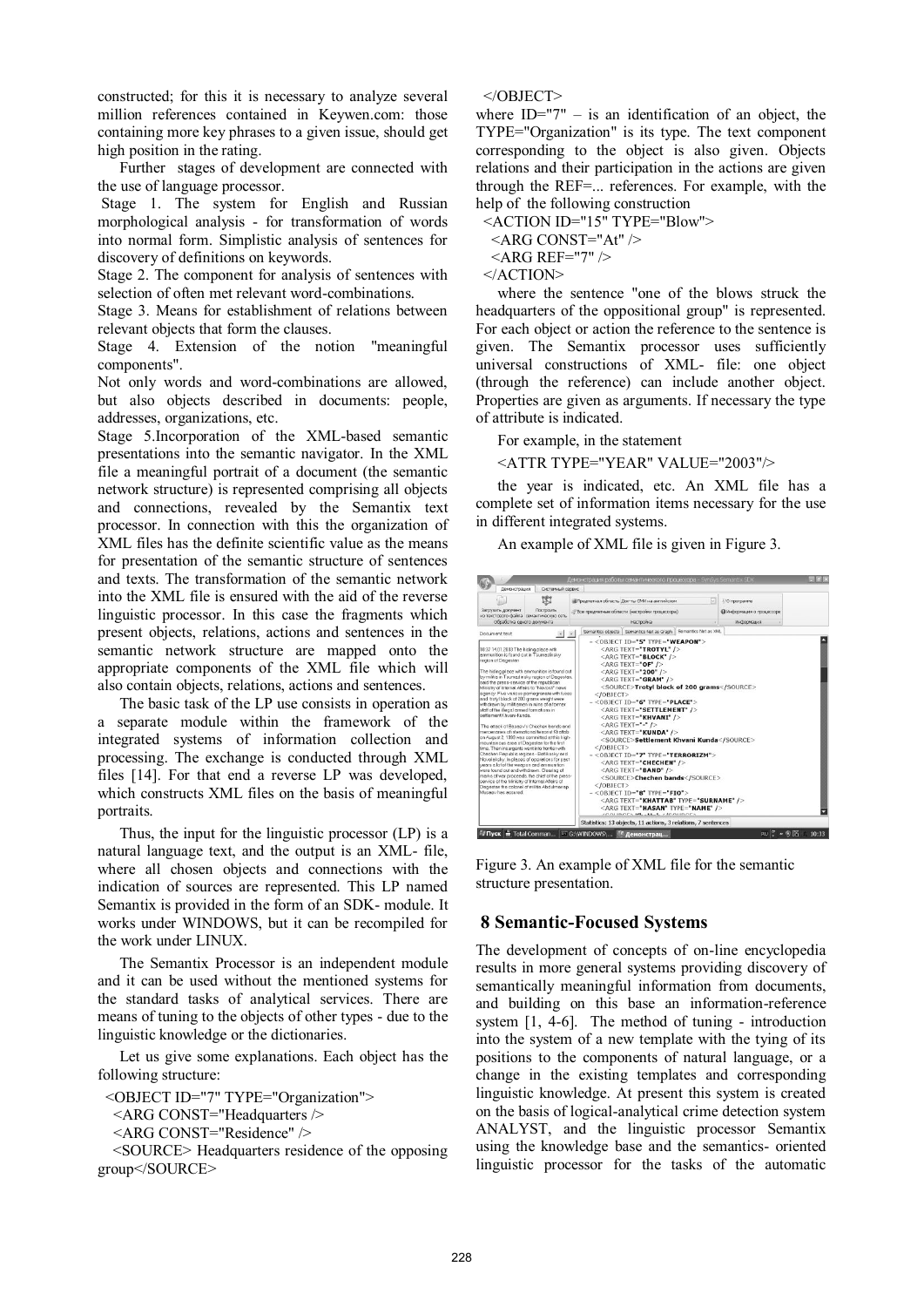formalization of text information, answer to the queries in free form, etc. [ 4-6 ].

More than 40 different types of objects are supported by the Semantix processor. The subject areas represented in the text documents are as follows. Documents about terrorism in the Russian language. The analysis of the documents, in which the discussion deals with the terrorist acts and the groups. This feature supports the extraction of 40 types of objects, their connections and the degree of participation in the criminal actions. Documents about terrorists in the English language. The objects and links include persons (their family name, name, patronymic – FNP), posts, organizations, terrorist groups, instruments of crime, time and place of events and so forth, and also connection with and participation in the actions.

 Summaries of incidents. Is ensured the extraction of figurants, their connections, organizations, dates, documents, numbers of bank accounts, details of weapons, etc. with the indication of their participation in particular criminal actions.

 Accusatory conclusions, information about the criminal cases. Objects are identified along the entire field of text. Their connections and criminal actions are revealed.

 Government communications, media issues. Persons, dates, organizations, positions and other significant information and also connections and participation in the actions are selected.

 Autobiographies in the Russian and English languages. From the resumes all attributes of people, periods of time and place of their work, studies, language proficiency and so forth are extracted.

 Autobiographies in the English. From the English language resumes are all attributes of people, periods of time and place of their work, studies, language proficiency and so forth are extracted.

 Documents of media issues in English. From the English language texts the persons mentioned in media issues, positions, organizations, dates, terrorist and antiterrorist groups, weapons, events, their time and place, different connections and other features are extracted.

In the processors of the Semantix, Lingua-Master, "Criminal" systems up to 40 types of objects are extracted with high accuracy and minimum noise. For example, the system "Criminal" was verified on about 500 thousand incidents from the summaries of Moscow Criminal Police Department, and on the basic objects showed the unique results: the coefficient of noise, i.e. excessive words in the objects) is not more than 1-2% and losses are not more than 1%. The Semantix Processor was fixed on a smaller quantity of documents dealing with the terrorist activity, and therefore there can be more noise and losses in it. But this can be quickly fixed. The fact is that to consider everything which can be encountered in the NL texts is impossible.

Therefore, in the first place, the representative collections of test documents are extremely important, and in the second place, the means of fixing or tuning of linguistic processors are as follows: the employment of hybrid approaches comprising hand-made rules and statistical means for rapid correction and fine adjustment of linguistic knowledge. In our systems there is an entire complex of such means which ensure rapid tuning to the applications (including the introduction of new objects and connections) taking into account the demands of customers.

Such systems have much in common with the system of electronic encyclopedia construction. The significant information corresponds to the names of the articles of the encyclopedia. Templates are the variety of schemes, on which are constructed the articles of the encyclopedia. The layout of the material in accordance with the scheme is required, as well as taxonomic formation of hyper-references.

A backbone instrument for semantic categorization is the employment of hierarchy. Hierarchy is a form of organizational structure in which each unit has one and only one "parent" unit, except the "top" unit, which has none.

A Polyhierarchy (multi-hierarchy) is like a hierarchy, but nodes can have multiple parents. In mathematical terms, polyhierarchy is represented by a directed acyclic graph, or a partially ordered set. In terms of object-oriented methodology, it can be viewed as class hierarchy with multiple inheritance.

Directory structure is a particular case of hierarchical structure (that is more general concept). The main difference between hierarchical and directory structure is different naming convention for categories.

The category names in directory structure can be full or short (local). The full category names in a directory usually are equal to their paths from Top category. A directory contained inside another directory is called a subdirectory of that directory. Subdirectories are specified by concatenating the subdirectory short name to the name of the directory above it in the hierarchy. Together, the directories form a hierarchy, or tree structure.

Keywen Category Structure is a polyhierarchy (multi-hierarchy) that contains one preferred (primary) hierarchy (tree) which contains all nodes.

The method for generating hierarchical categories from collection of related terms contains the following steps:

(a) A huge collection of related terms is accumulated;

(b) Information about relationships of any term is communicated to users (and agents);

(c) Users select multiple parent categories for each term among its relatives;

(d) Many parent-child relationships are accumulated and create direct graph; and

(e) Variety of hierarchical structures is constructed from combined direct graphs of different users.

The last step (e) contains sub steps of: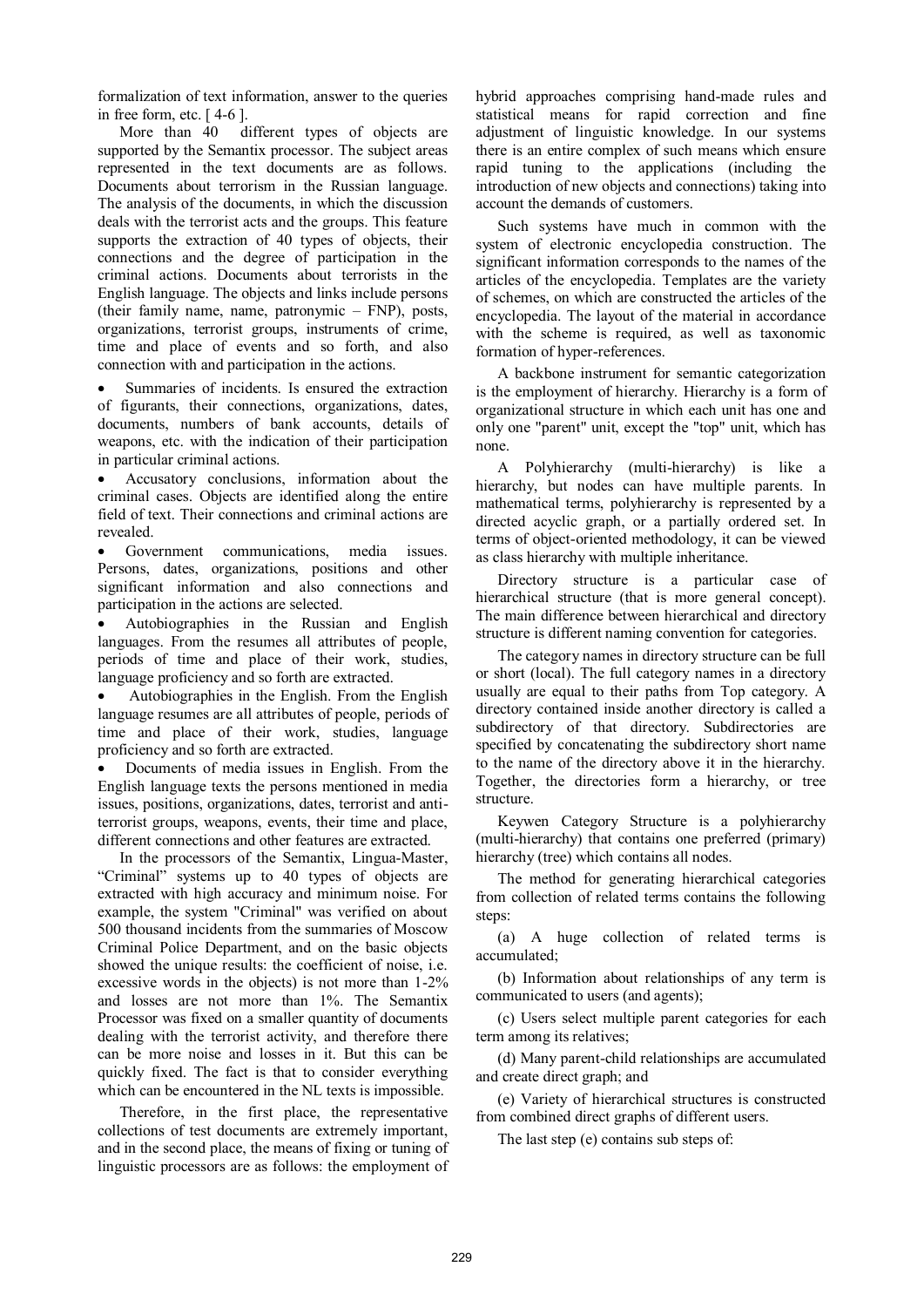(e1) Direct graphs of different users are combined together according to user contribution ranks so that better ranked users have the priority in the selection of parents for particular term; and

(e2) Any cycles between nodes in the graph are eliminated.

Categories are indicated in the very beginning of an article; one glance at the category will be sufficient to determine the field of the article, since all categories will contain popular terms.

For example, in the beginning of an article on Mesopotamia, the category "SOCIETY > HISTORY > HISTORICAL ERAS > PREHISTORY > IRON AGE > MESOPOTAMIA" will be indicated.

Even if we do not know the word "MESOPOTAMIA". the easily understandable words "SOCIETY > HISTORY" will clearly indicate the field.

Categories are located in the beginning of an article; since all categories contain most popular terms, the first glance at the category will make the field of the article clear. All category terms correspond to the titles of the articles, which makes the direction of transition, when mouse-clicking any term within the category, selfexplanatory.

Category String is the line that contains the full name of category, which consists of several terms, such  $a<sub>S</sub>$ 

### "THINKING > NONVERBAL THINKING > BIG-PICTURE THINKING".

All terms included into the Category String, are located in hierarchical order, which makes the internal structure of the category easier to understand and more logical. Every category (as full path to category) in Keywen Category Structure is unique.

Keywen Category Structure contains 17 top-level categories.

- 3.1 ANIMALS > SEA ANIMALS > WHALES
- $32$  $ARTS > FILM > \overline{ANIMATION} > ANIME$
- $3.3$ **BUSINESS > BUSINESS ECONOMICS**

 $COMPUTATION > INTERNET > INTERNET HISTORY >$  $3.4$ **ARPANET** 

GAMES > BOARD GAMES > KINGS CRIBBAGE  $3.5$ 

- $HEALTH > MEDICINE > HEALTH\bar{C}ARE > THERAPY >$ 36 **ENERGY THERAPIES > REIKI**
- $3.7$  HOME > COOKING > FRUIT JUICE > LEMONADE
- $38$  $IDEAS > ROOKS$
- MINERALS > CRYSTALS > ZIRCON 3.9
- $3.10$  PEOPLE > POETS
- $3.11$  PLANTS > TREES
- 3.12 RECREATION > TRAVEL > TOURISM
- 3.13 REFERENCE > REFERENCE\_WORKS > ATLASES > CARTOGRAPHY > WEB MAPPING
- 3.14 SCIENCE > NATURAL SCIENCES > SPACE SCIENCE > **SOLAR SYSTEM > NEPTUNE**
- > HISTORICAL\_ERAS 3.15 SOCIETY > HISTORY  $\rightarrow$  $\small \textbf{PREHISTORY} \geq \small \textbf{IRON}\_\textbf{AGE} \geq \small \textbf{MESOPOTAMIA}$
- 3.16 THINKING  $\sim$ NONVERBAL\_THINKING > BIG-PICTURE THINKING
- 3.17 WORLD > AFRICA > MIDDLE EAST > NORTH AFRICA  $>$  EGYPT

#### 9 Conclusions

Thus by semantic navigation we mean semantic analysis and search for the relevant semantic information in natural language texts in the Web. Semantic analysis consists in assigning a semantic structure to natural language input. Semantic structure is obtained via the semantic categorization and establishment of semantic relations between concepts presented in natural language texts. Association is the dominant type of semantic relations supported by Keywen and the Navigator under development. Synonyms, taxonomies and other types of paradigmatic semantic relations are established within particular contexts and are viewed as particular cases of the *association* relation. Hence we employ the semantic impacts of *context* and *co-occurrence* which play the decisive role in automatic categorization.

Further development includes the detailed structuring of the Keywen knowledge base with the employment of the Semantix linguistic processor and logical processing features, construction of the encyclopedic articles from definitions and key words automatically extracted from Internet, establishment of hierarchies / category trees on the basis of key word family trees by assigning a dominant category, semiautomatic correction of the category tree, manual and semi-automatic correction of definitions, manual and semi-automatic correction of articles by the methods of digital voting and crowdsourcing. The Keywen technology can be used for terminological data bases creation according to the International Standard ISO 12620: 2009.

The approach taken combines the methods of the rule-based paradigm and machine learning, thus providing a hybrid platform for design and development of the Internet Semantic Navigator.

### **References**

- [1] Kuznetsov  $Iqor.$ Semantic Representations. Moscow: Science, 1986. 294 p. (in Russian)...
- [2] Web site for the Keywen encyclopedia of keywords: www.keywen.com
- [3] Salton, G. 1989. Automatic text processing: The analysis, and retrieval transformation.  $\alpha$ f information by computer. New York: Addison-Wesley.
- [4] Kuznetsov I., Charnine M. Semantic-Oriented System For Factual Search With the Interface in Russian and English // Systems and Facilities of Informatics. Moscow: Science, 1995, V 7.
- [5] Kuznetsov I.P., Efimov D.A., Kozerenko E.B. Tools for Tuning the Semantix Processor to Application Areas // Proceedings of ICAI'09, Vol. I. WORLDCOMP'09, July 13-16, 2009, Las Vegas, Nevada, USA. - CRSEA Press, USA, 2009. P. 467-472.
- [6] Kuznetsov I.P., Kozerenko E.B., Kuznetsov K.I., Timonina N.O. Intelligent System for Entities